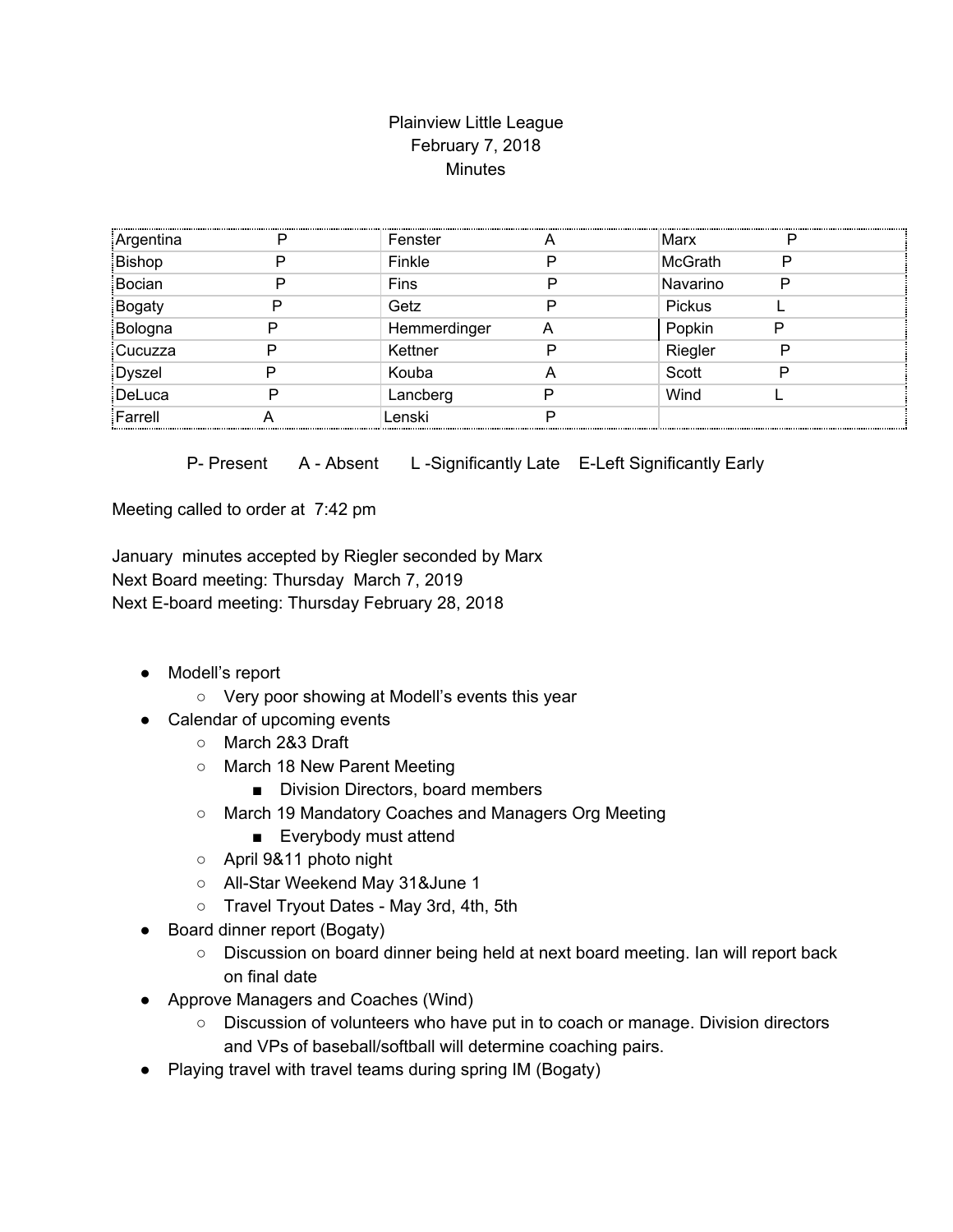- Requests made for travel teams to play small series in the spring (approved last year) Some adjustments will need to be made for U11 from last years decision. To be voted on at the March meeting.
- Maintenance for Fern Field in the spring (Pickus)
	- To be discussed at March meeting
- Discussion on changing terms for e-committee members (Bogaty)
	- Phase in a two year term instead of a one year term. After discussion, motion passes.
- Uniform Report (Argentina)
	- Team sizes and "locked teams" decided.
		- Lil Hawks 8x10
		- $\blacksquare$  T-ball 8x10
		- $\blacksquare$  Clinic 8x10
		- Rookies 6x10
		- A 6x13
		- AA 6x12
		- AAA 4x12
		- Majors 5x11
- Coaches training/Draft training on the new website (Cucuzza)
	- $\circ$  Chris will send an email explaining how this will work, and will be available to input after the draft.
	- Chris will set up all teams on the site before the draft
- Equipment Report (Dyszel)
	- Being discussed and ordered.
- Expanding Hitters Club for the spring (Argentina)
	- Lauren will have a proposal after discussing with the hitters club for the next meeting.
- AED training (Bologna)
	- Nick will be sending out emails. Anybody not current MUST take the class in order to be on the field as a manager or coach.
- Registration update (Cucuzza)
	- Discuss numbers from last 7 years (Riegler)
		- Registration is very low in the T-Ball division
			- Getz will go hand out flyers to that division at soccer and basketball.
			- Phone calls will be made to parents to get an idea of what is going on
- Age Change (Bogaty)
- HANC to boys majors (Bogaty)
	- Not happening
- 12U Cooperstown Team (Kettner)
	- Fundraising is begining. Please be on the lookout for fundraisers coming your way.